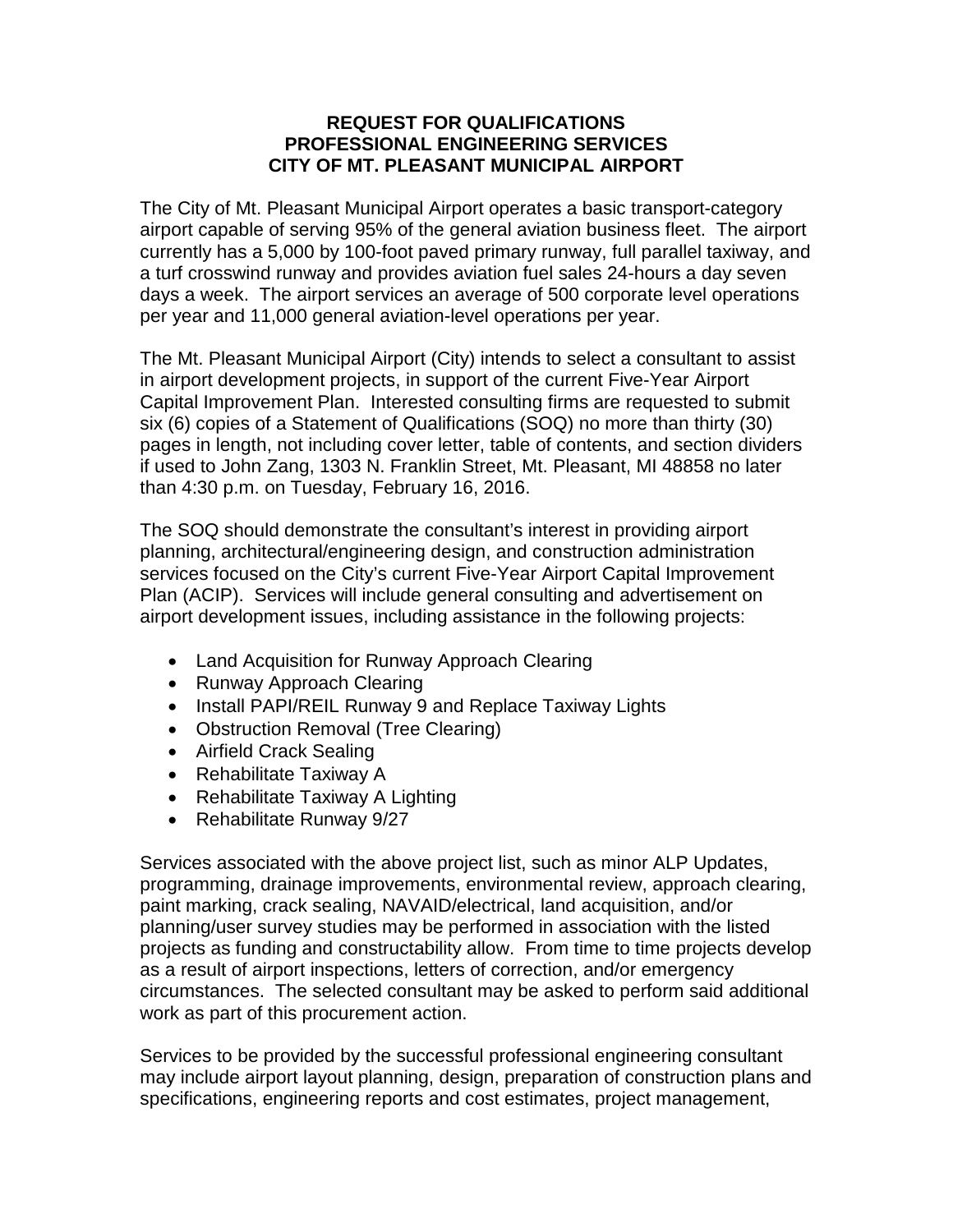construction engineering, on-site inspection and surveying, project close-out, and materials testing for individual projects as-needed by the City. Land acquisition consultant services necessary to acquire easements for approach clearing of existing approaches as depicted in the approved Airport Layout Plan (ALP) are included in this advertisement, provided the work is completed by a qualified and properly licensed land acquisition consultant.

Firms will be ranked in areas such as familiarity and understanding of the airport needs; corporate history and background in aviation consulting; demonstrated experience with similar projects; key personnel professional qualifications; availability; the firm's knowledge/familiarity with FAA and state regulations, policies and procedures; and success of recent projects. Awards or special recognition achieved by the firm should be highlighted.

Firms should demonstrate their reputation with other airports, by providing at least three (3) airport references within the State of Michigan. Additional information may be requested from the top-selected firms. Interviews may be conducted at the discretion of the City.

It is anticipated that some of the projects will be funded, in part, through multiple grants from the Federal Aviation Administration (FAA) and Michigan Department of Transportation-Office of Aeronautics. The selected firm must be familiar with FAA Airport Improvement Program (AIP) and MDOT grant procedures, including funding, and will be subject to federal and state contract requirements.

#### **IMPORTANT INFORMATION regarding questions about this RFQ!**

Any questions relative to the scope of services must be submitted by e-mail to jzang@mt-pleasant.org Questions must be received by February 9, 2016.

Please visit<http://www.mtpleasant.org/depts/finance/Docs/purchasing.htm> to receive up-to-date information regarding this RFQ including answers to all questions submitted. The names of vendors submitting questions will not be disclosed. Personal visits and phone calls will not be allowed. However, a nonmandatory pre-bid walkthrough is being offered on February 5, 2016 at 1:00 p.m. at the City of Mt. Pleasant Municipal Airport. Interested firms can use this walkthrough to get a better perspective of the airport facility.

As stated below, proposals will be due by 4:30 p.m. on February 16, 2016. The City may interview the highest scored firms. Should they choose to interview firms, those interviews will be held by February 19, 2016. These dates are not final and may change depending on the best interests of the City of Mt. Pleasant.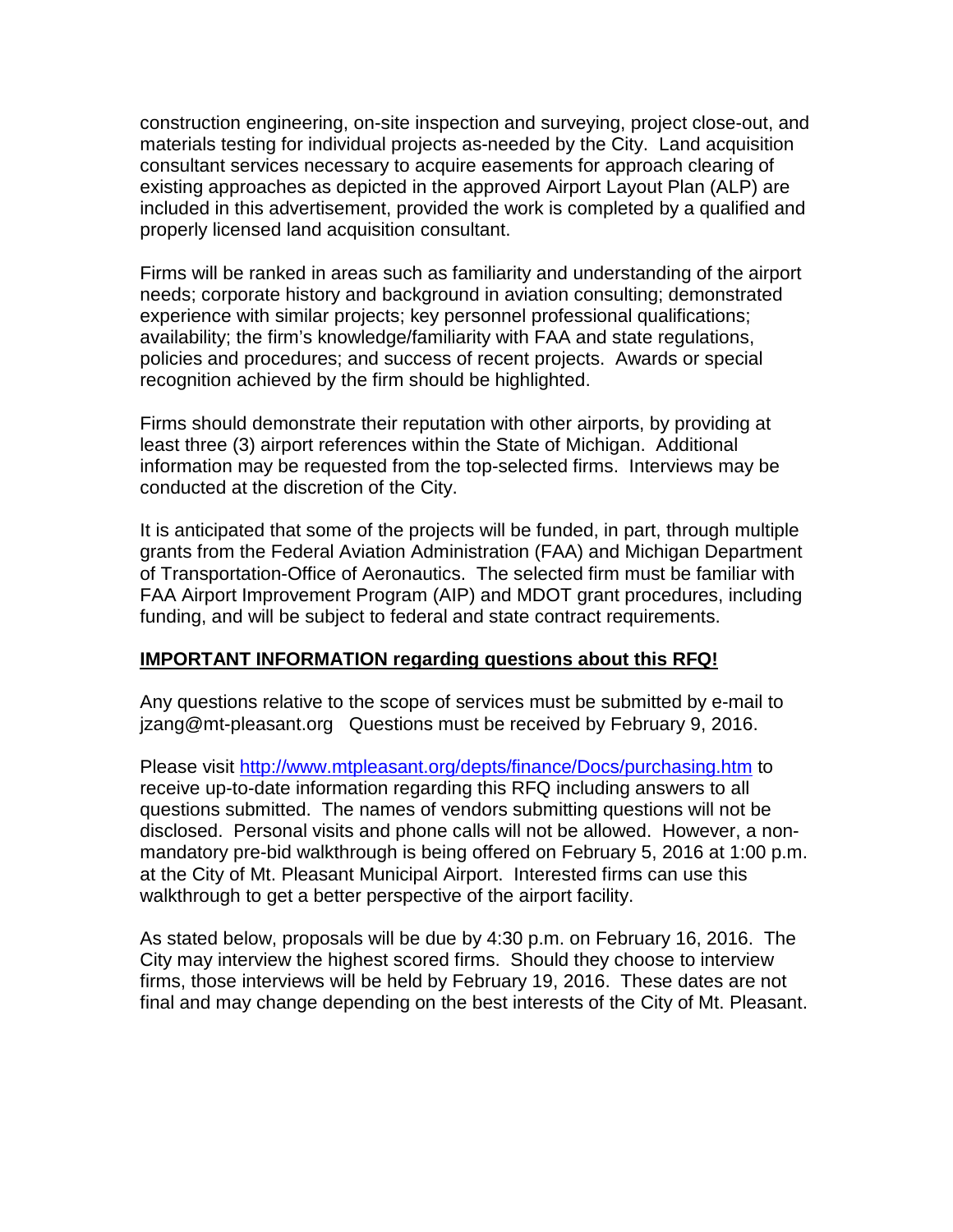# **SUBMITTAL INSTRUCTIONS**

*Qualifications Based Selection –* The City of Mt. Pleasant staff will review all Qualification Packages submitted for this project. To be considered as a qualified respondent, six (6) copies of the Qualification Package must be submitted in a sealed envelope and clearly marked **RFQ: AIRPORT ENGINEERING SERVICES** and received by the City of Mt. Pleasant at the Division of Public Works Office address listed below by 4:30 p.m., February 16, 2016. Qualification Packages must be mailed or delivered to the following address:

> Division of Public Works Office 1303 N. Franklin Street Mt. Pleasant, MI 48858 (989) 779-5401

Any packages received after this date and time will be deemed unresponsive. The City reserves the right to accept or reject any and all proposals, to re-solicit proposals, to waive any irregularities, to negotiate pricing and to select the proposal deemed to be in the best interests of the City. Issuance of this RFQ does not obligate the City to award a contract nor is the City liable for any costs incurred by the proponent in the preparation and submittal of the proposal. All proposals must include the following information in the order stated below:

- 1. **Corporate Profile:** Describe on one page the background of your company and why it is qualified to provide the requested services for the City of Mt. Pleasant.
- 2. **Understanding of the Project:** Describe in four pages or less your understanding of the project including a brief overview of your plan on accomplishing the services being requested by the City of Mt. Pleasant.
- 3. **Project Team:** Describe the qualifications of the key person(s) who will be responsible for providing the requested services. Resumes for key person(s) are required. (Limit resumes to two pages for each key person listed).
- 4. **Experience:** Provide evidence of similar past experience that demonstrates your ability to successfully provide the services being requested in this RFQ. Include names and contact information from past projects for reference purposes.